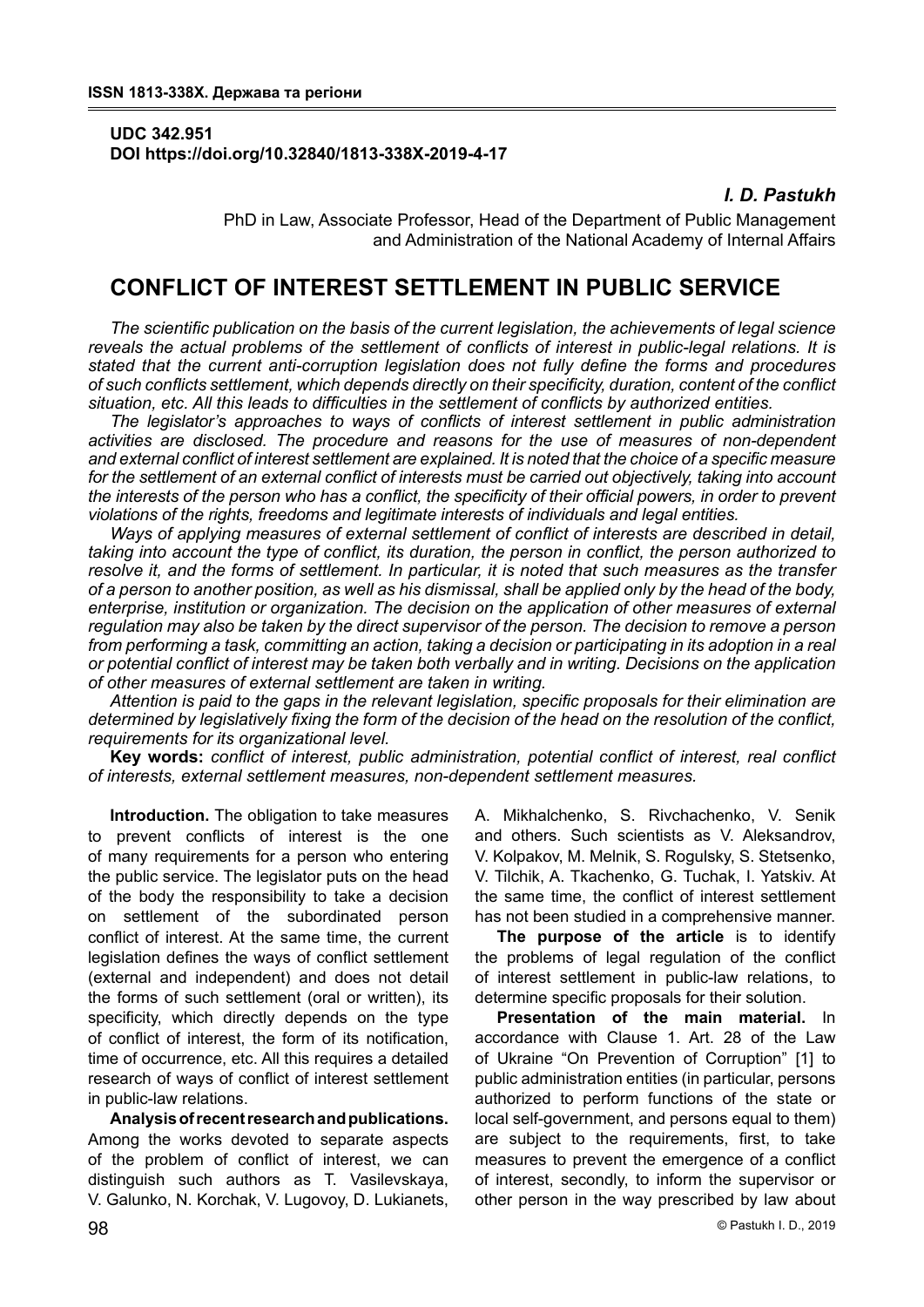the potential or real conflicts of interests, and, thirdly, not to take actions and not make any decisions until measures for settlement the conflict are taken. How to settle the conflict is stated in Art. 29 of the Law – these are measures of external and non-dependent settlement. From their content, it follows that a conflict of interest can be settled in two ways, firstly, independently, by a person who has a conflict of interest without the involvement of officials, and secondly, by external influence from other authorized persons (its directors, the NSC, other bodies and officials designated by law). The measures of external conflict of interest settlement are defined: 1) removal of a person from performing a task, committing an action, taking a decision or taking part in its adoption in the conditions of a real or potential conflict of interests; 2) the use of external control over the execution of a particular task by a person, the commission of certain actions or decision-making; 3) restriction of access of a person to certain information; 4) review of the scope of official authority of the person; 5) transfer of person to another post; 6) dismissal of a person. Specific measures for the self-settlement of a conflict of interests do not include the article under consideration, but it is indicated that the result of their application should be the deprivation of the relevant private interest of the person who became one of the causes of the conflict.

Depending on the type of legislative regulation of ways to settle conflicts of interest, they can be divided into: a) general (stipulated by the Law of Ukraine "On the Prevention of Corruption" [1]); b) special (they have their own specifics, are determined by the laws regulating the status of individuals and the principles of organization of the relevant bodies, for example, the head of state, people's deputies, members of the government, heads of central executive bodies, judges, chairmen of local councils, their deputies, etc.). Given this, the list of measures for the external and independent settlement of conflicts of interest envisaged by Article 29 of the Law is not exhaustive and may vary depending on the peculiarities of the service, the employment of the persons concerned, and the specifics of the organization of the activities of the relevant bodies, enterprises of the institutions and organizations. The above list of measures for the external conflict of interest settlement is also not a certain sequence of their application or choice. The choice of a specific measure depends on a number of factors: the type of conflict (potential or real), its duration

(temporary or permanent), the subject, which it emerged (officials of state bodies, local selfgovernment, employees of other legal entities of public law, persons providing public services, etc.), subjects authorized for its settlement (heads of state bodies, bodies of local selfgovernment, state and communal enterprises, institutions, organizations of their divisions, collegial bodies directly or with the participation of the representative or the NACC body, public associations), the presence (absence) of the consent of the person to apply for a particular measure, the form of settlement (oral or written), etc. Let's consider them in more detail.

Despite the fact that the rules of Part 1 of Art. 29 of the Law does not specify the kind of conflict of interest to which external measures will be applied (although they are mentioned in the following articles of the Law), it should be emphasized that the purpose of their application – the settlement – can be reached on a potential conflict with the absence of the influence of private interest in the objectivity or impartiality of decisionmaking, or in the commission or non-execution of duties during the performance of official authority. Otherwise, there is a violation of conflict of interest law, and the settlement measures will be aimed at preventing the emergence of potential or real conflicts of interest in the future.

Conflicts of temporary (one-time) nature are regulated by such a measure as eliminating a person from performing a task, committing an action, taking a decision or taking part in its adoption in a conflict of interest (Article 1, part 1, Article 29 of the Law). Those conflicts that have a permanent nature are settled by other measures envisaged in paragraphs 3–6 of Part 1 of Art. 29 of the Law. Conflicts of both temporary and permanent nature can be settled by an external control over the performing of a particular duty by a person (clause 2, part 1, Article 29).

Specificity of the subject, who has a conflict of interest, causes the choice of the authorized person action to settle it. Such measures as the transfer of a person to another position, as well as his dismissal, shall be applied only by the head of the body, enterprise, institution or organization. The decision on the application of other measures of external regulation may also be taken by the direct supervisor of the person.

The decision to remove a person from performing a task, committing an action, taking a decision or participating in its adoption in a real or potential conflict of interest may be taken both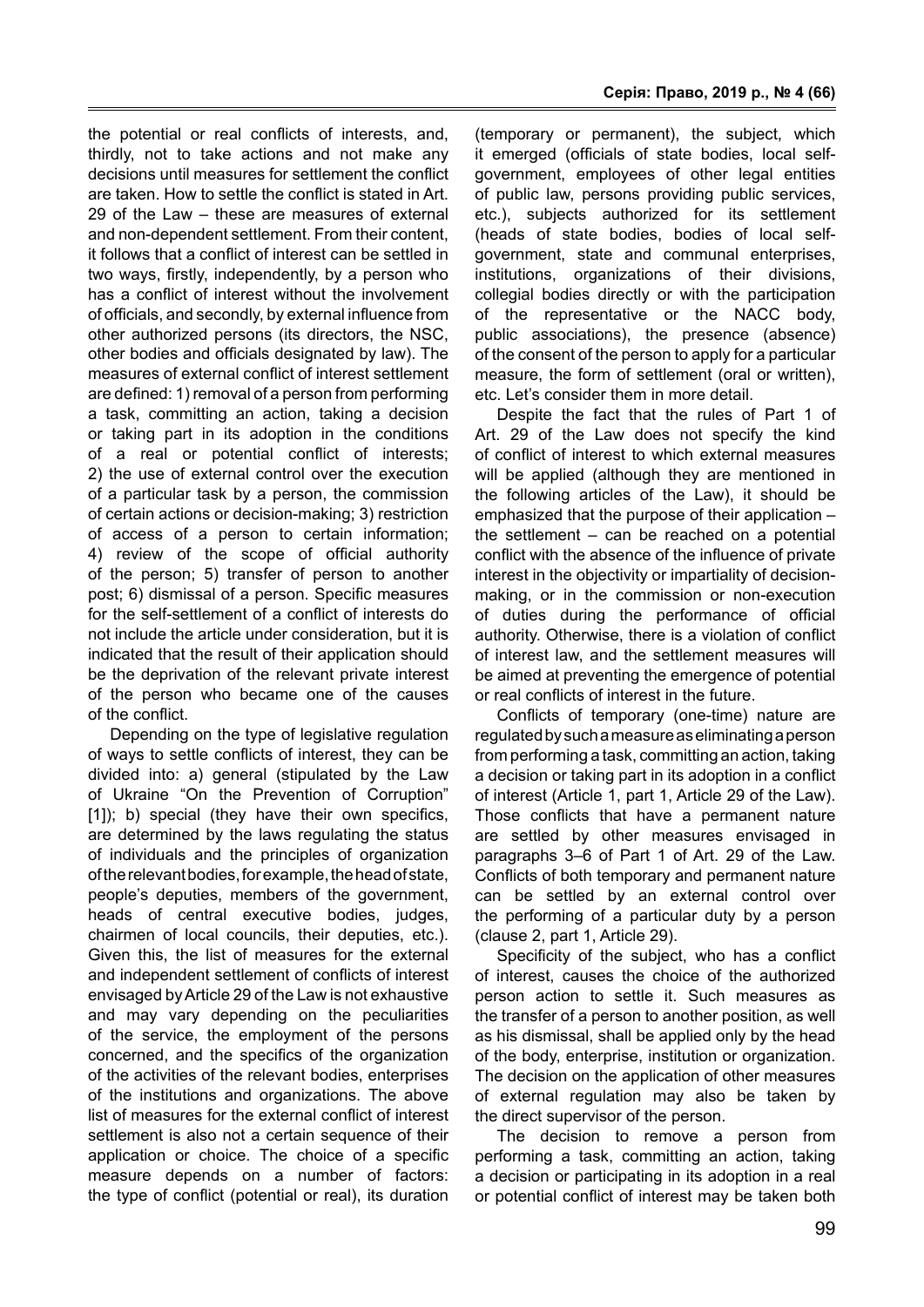verbally and in writing. Decisions on the application of other measures of external settlement are taken in writing.

The election of a measure of an external conflict resolution of interests should be carried out objectively, taking into account the interests of the person in which it arose, the specifics of its official powers, in order to prevent violations of rights, freedoms and legitimate interests of individuals and legal entities. In any case, the election of a measure should be sufficient to settle the conflict of interests (that is, streamlining the activities of the persons concerned) and, at the same time, minimally possible interference with the performance of their official or representative powers [2, p. 122]. An external conflict of interest settlement is the area of responsibility of the manager, other authorized person or body, the level of which allows and obliges to take measures to settle the conflict of interest. Violation of legislation should recognize supervisor's decisions, instructions to the person about the need for an independent settlement of the conflict if it provides the application of measures of external regulation.

Part 2 of Art. 29 of the Law sets a requirements for the independent settlement of a conflict of interests: 1) a person settles a real or potential conflict of interests; 2) measures to settle the conflict are committed by a person who has a conflict; 3) a person who has a conflict can solve it independently; 4) the settlement is carried out by depriving the relevant private interest; 5) deprivation of private interests shall exclude any possibility of its concealment: 6) providing the direct supervisor with confirming documents for deprivation of the relevant private interest. Despite the fact that the concrete measures of such a way of settlement are not defined by law, their example is the transfer from official to another person management the enterprise and corporate rights in the manner prescribed by law (Article 36 of the Law).

Let's consider more specifically the measures of external conflict of interest settlement. *The removal from the performance of a task, commission, decision-making or participation in its adoption consists in the transfer of authority to make a decision or to act from another person in conflict*. It is used in the aggregate of the following conditions:: 1) to a real or potential conflict of interest; 2) the conflict of interests is exclusively temporary; 3) applied by the decision of the head of the relevant body, enterprise,

institution, organization or head of the relevant structural unit in which the person works; 4) there is the possibility of engaging in the decision or action that created the conflict situation, another employee of the appropriate body, enterprise, institution or organization, regarding the fourth condition, it should be noted that the list of such persons should be expanded in the Law with the decision-maker person (supervisor), who can settle the conflict by making a decision or performing conflicting actions by himself. The supervisor's decision can be taken both verbally and in writing. The choice of the appropriate form depends on how the employee was assigned duties that caused a conflict of interest. If the conflict arose as a result of the receipt of oral instructions from the head or the current performance of official authority, the decision to remove and engage another employee may be taken orally, of course, it does not preclude the use of written form. In cases where the conflict was reported to the head of the writing, the performing of the authority is entrusted to the employee by an administrative act (for example, an order to carry out an audit of the enterprise, inclusion in the certification committee, other written order, etc.), then the decision of the relevant head of the considered an external settlement should be taken in writing.

*Restrictions on access to information as an external conflict resolution* measure have many features in common with the previous one – it is used in the event of a potential or real conflict of interest, upon the decision of the head of the relevant body or the head of the relevant structural unit in which the person works, there is the possibility of engaging in work with the corresponding information that creates a conflict situation for another employee. Distinctive features are, firstly, the type of conflict (only a long-term, permanent nature, in cases where the conflict has a one-time character, it is necessary to apply such a measure as the removal from the execution of the assignment, the commission of actions), and, secondly, there is the possibility of continuing the duty performance by the person whose access to information was limited. The law does not establish the type of such information. According to Art. 1 of the Law of Ukraine "On Information" [3], information is any information and / or data that can be stored on physical media or displayed in electronic form. Therefore, the restriction of access is applied to the information, not the document that contains it.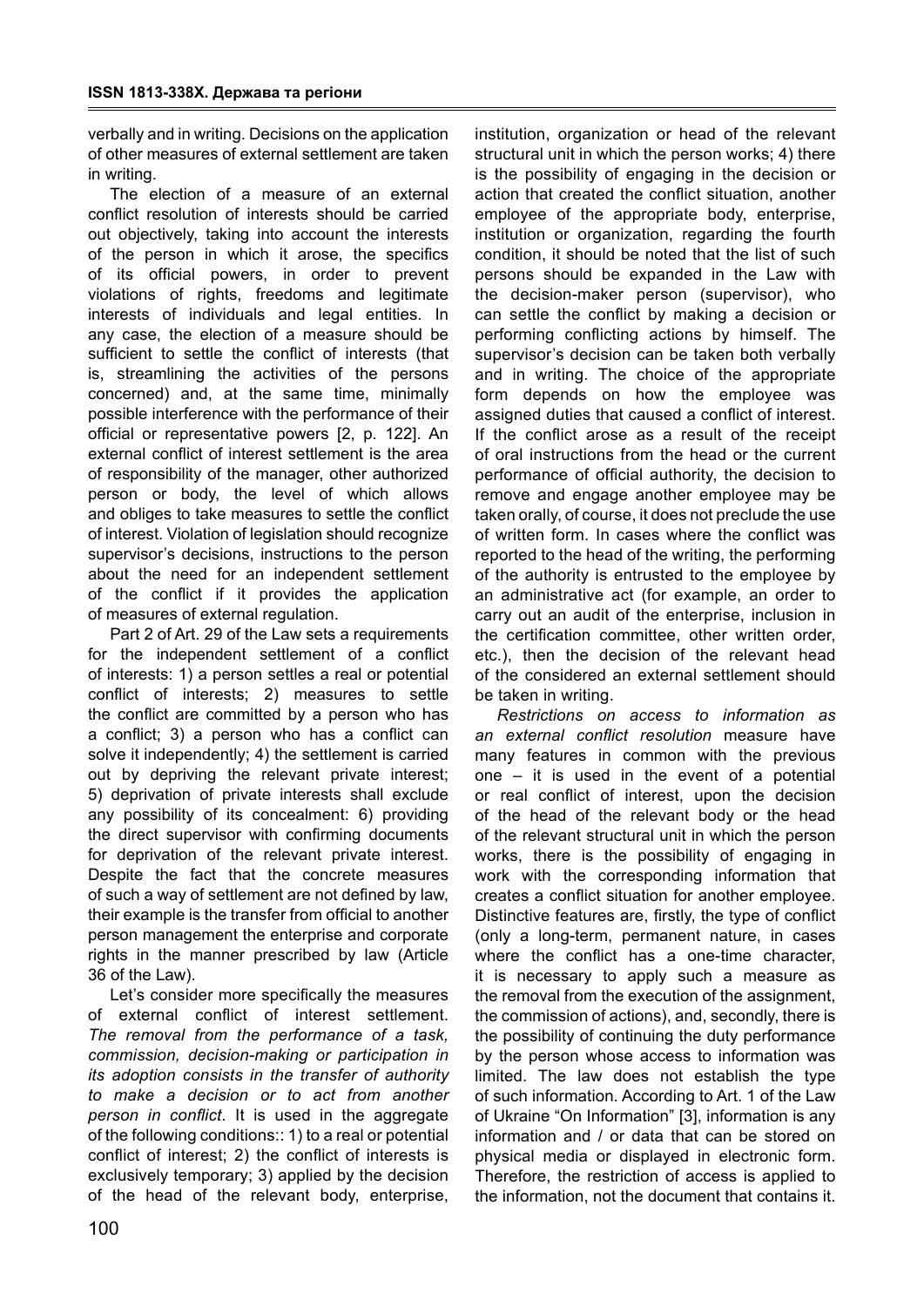In our case, it is the information with the limited access. Even if a person at the time of performing his duties has an access to certain information by using an official digital signature or key, but such information may be obtained from open registers or databases (for example, the Unified State Register of Legal Entities, individuals-entrepreneurs and public formations, the Electronic System for Disclosure of Stock Market Participants, etc.), the restriction of access to such information does not settle the conflict of interest. Access should be restricted to the official information contained in documents, internal correspondence, memos related to the performance of supervisory powers, decision-making, or collected in the course of investigative activities or other activities that are not assigned to state secrets. In this case, the work of a person must be permanently connected with access to a particular type of information that is the sphere of his private interest.

Therefore, the decision of the manager to restrict the access of a person to certain information should include: a justification for the application of this measure; a specific list of restricted access information and an indication of the means by which it will be implemented (for example, the removal of an electronic key); limitation period (until the conflict of interest loses relevance); data about the person entrusted with work with the relevant information. It means that the decision should be made in writing.

The goal of *the scope of authority review* is to exclude (replace to others) from the employee functional duties the powers – reasons of a conflict of interest. It can be applied only with a whole set of the following conditions: 1) when the conflict of interest is real or potential; 2) if the conflict of interest is permanent and is related to the specific powers of the person; 3) applied by the decision of the head of the body, enterprise, institution, organization or corresponding structural unit in which the person works; 4) review of the duties does not exclude the possibility of continuing the performing other powers of the person; 5) other officials of the body, enterprises, institutions and organizations may be assigned powers that were excluded from the person. This measure of external control should be distinguished from: limiting access to information (Article 31 of the Law), transferring a person to another post (Article 34 of the Law); changing essential conditions of civil service (Article 43 of the Law "On Civil Service"); transfer to another job, change essential conditions of work (Article 32 of the Labor Code). The decision to review the scope of the authority of the person is taken in writing.

*Transfer, dismissal of a person due to the existence of a conflict of interest.* The common features of these external conflict resolution measures are: they are applied to a real or potential conflict of interest with a permanent nature; decision-maker is the head of the body, enterprise, institution or organization. The decision to transfer a person to the other position is taken in cases where other measures of conflict settlement cannot be applied, while the other position is free and corresponds to the personal and professional qualities of the person. As we see, the Law does not specify what type of post the person should be transferred to. The answer to this question is contained in the legislation that determines the particularity of a certain type of service or employment. Thus, persons whose work is regulated by the Law of Ukraine "On Civil Service" [4] may be transferred without compulsory holding of the contest for another equivalent or lower vacancy in the same or another state body, including in another location. The post of civil service belonging to one group of remuneration, taking into account the jurisdiction of the state body, is equally recognized. Accordingly, a lower position should be considered a post belonging to the lower wage group, as well as a post with a lower level of jurisdiction, albeit within the same group of remuneration. If a civil servant was appointed to a position without a contest, he cannot be transferred to a higher post without a contest.

The law also states that the transfer of a person to another post can only take place with his consent.

Dismissal from the position of the person who caused the conflict of interest is the most severe measure of the external conflict of interest settlement, which, in addition to the above general conditions, applies when the conflict cannot be settled in any other way, including because of the lack of consent of the person to the transfer for another post, the absence of such posts or the reluctance to get rid of the private interest that has become the cause of the conflict.

The transfer and dismissal of a person are most often used in cases where the conflict of interest relates to direct subordination relations between close relatives or other persons related to private interest.

As with previous measures for conflicts of interest settlement, the form of the decision is not defined by law. Of course, it should be written.

*Performing duties under external control* is a special measure of external conflict of interest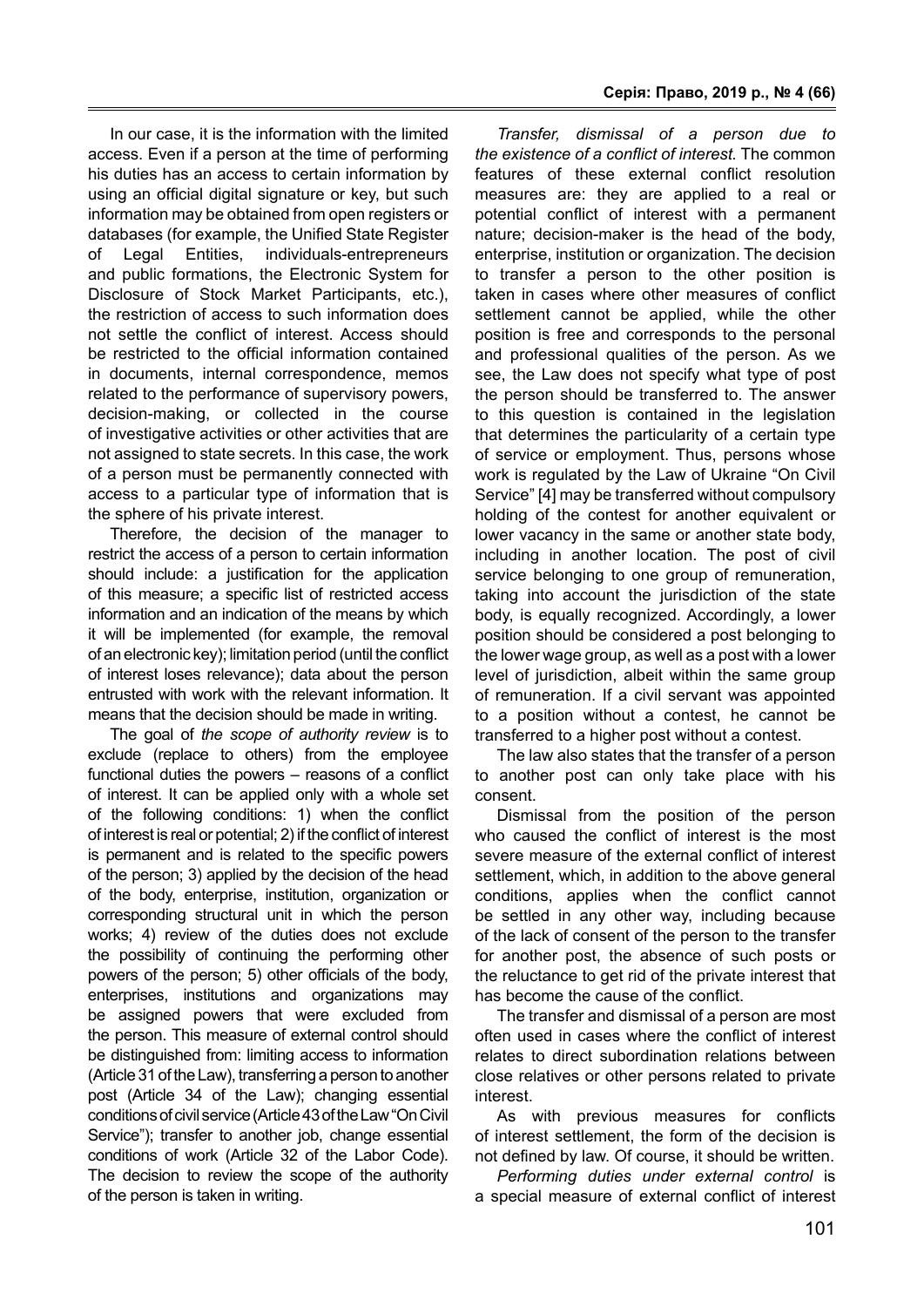settlement. This feature is based on the fact that the employee, despite his private interest, makes a decision and acts in a potential conflict of interest, but by the decision of the head in the form of control he has defined. The main purpose of this measure is to exclude the influence of a person's private interest on the objectivity or impartiality of decision-making, or taking action. It is applied in the aggregate of the following conditions: 1) when the conflict of interest is real or potential; 2) the conflict of interests has a temporary character, and in certain cases it can be permanent; 3) it is impossible to apply such measures to settle the conflict of interests as removal of a person from performing a task, restriction of access to information and reviewing his / her official authority; 4) there are no reasons for the transfer of a person to another post or for his dismissal.

Article 33 of the Law does not specify who is authorized to decide on the use of external control. Therefore, it can be decided by the head of the body, enterprise, institution, organization, and the head of the relevant structural unit in which the person works. Proceeding from the content of this measure and requirements for its formalization, it is advisable to make such decision by the supervisor of the level not lower than the head of an independent structural unit, in which the person works.

The choice of a specific form of external control, as defined by the Law, is carried out taking into account the peculiarities of the conflict of interests that arose, the decision and / or action to be taken, the competence of the persons involved in the control, the requirements for the quality of the performing work, the employee work experience, etc.

Thus, *the checking of the condition and results of the person task performing, the commission of its actions, the content of decisions or draft decisions, adopted or developed by him or the relevant collegiate body on issues related to the subject of conflict of interest, by another employee, chosen by supervisor,* consists in the following (retrospective) control of decisions or actions taken by the person, who reported about conflict of interests, on the subject of their objectivity, legality, compliance with other requirements. This form of control can also be applied to check the activities of a collegial body, except when a non-participation of a person who has a conflict of interest would lead to the loss of the authority of such a body.

Such a form of control as *the performing the task, actions, the consideration of cases,*  *preparation and adoption of decisions by a person in the presence of the employee appointed by supervisor* consists in current (operational) controlling, direct observation of the actions and decisions taken in "real-time" (in tandem with designated employee) for the purpose of prompt detection and timely termination of violations that may arise as a result of the influence of private interest on actions and decisions objectivity or impartiality.

The last form of external control is *the participation of the authorized person of the National Agency for the Prevention of Corruption in the work of the collegial body in the status of an observer without the right to vote*. It applies in cases where the nonparticipation of the person (who reported about conflict and is a member of the collegial body) in decision making by this body will lead to the loss of its authority. The decision to apply this form is taken by the relevant collegiate body. The decision defines only the form of external control, which is reported to the National Agency for the Prevention of Corruption, that identifies an authorized person to participate in the work of the collegial body as an observer. Although the participation of such a person in the voting is excluded, during the work of the collegial body it may be found violations of legislation in the field of prevention and counteraction to corruption.

The legislator has defined the main requirements for the content of the decision on the implementation of external control. It defines the specific form of control authorized to carry out the control of the employee, as well as the responsibilities of the person in connection with the use of external control over the performance of the task, the commission of its actions or decision-making. Taking into account this, the most optimal form of the decision taken by the head of the decision on the use of external control should be written regulations, which has a certain procedure of preparation and registration.

**Conclusion.** Despite the broad legal framework and the interpretation of external and non-dependent conflict of interest settlement, there are practical problems with their application, due to gaps in detailing such measures, determining the forms of managerial decisions, requirements for the organizational level of such a supervisor, etc. The decision to eliminate a person from performing a task, committing an act, taking a decision or taking part in its adoption in a real or potential conflict of interest